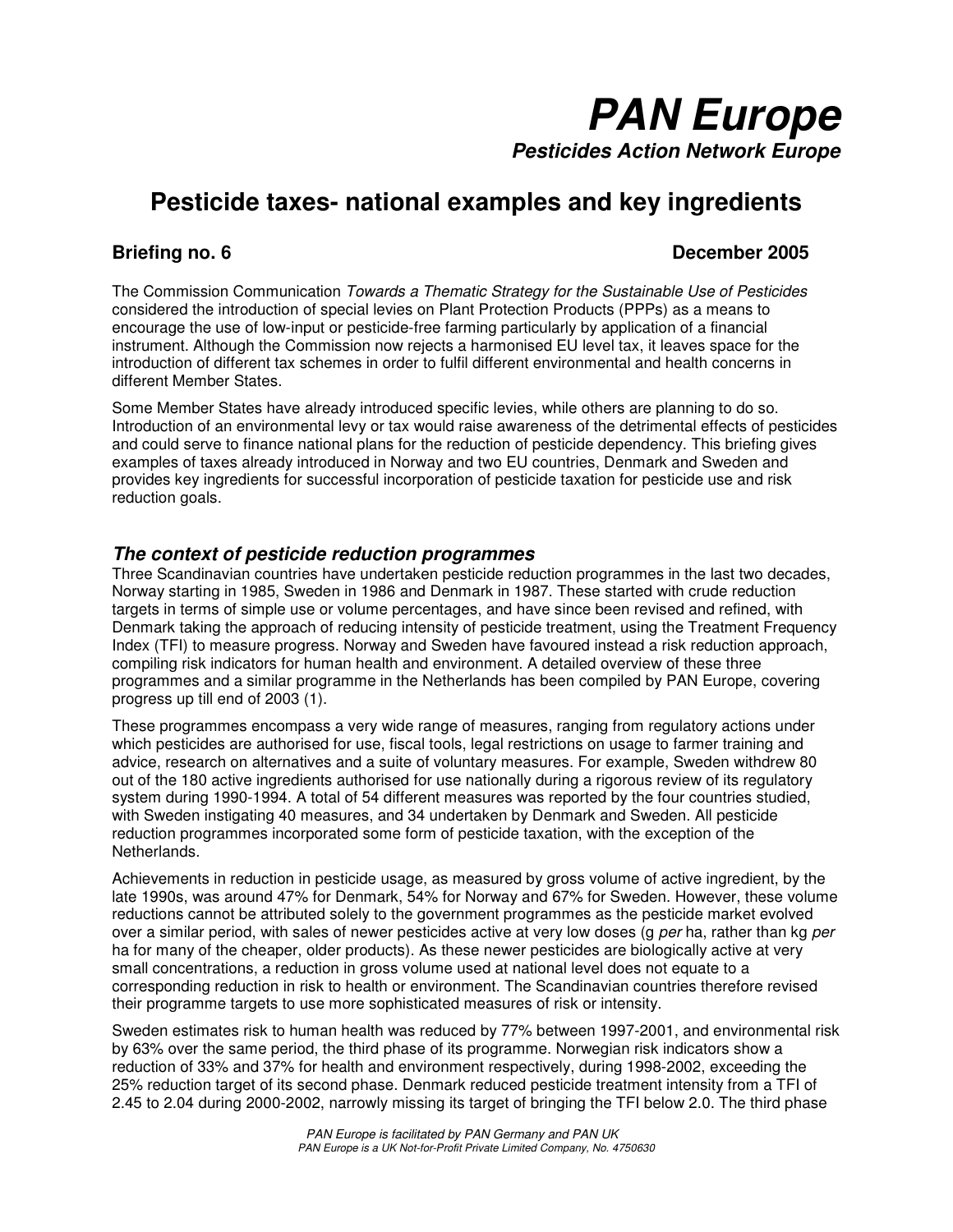of the Danish pesticide action plan aims for a further TFI reduction to 1.7 between 2004-09, although the Danish Ecological Council has criticised the plan for lacking ambition, claiming that this level represents economically optimal use, while TFI could be reduced to 1.4 by 2008, without changes in cropping or serious economic loss (2).

### **Essential elements of pesticide reduction programmes**

We surveyed officials in the four countries to get their views on the most important components of their national programmes, which do vary considerably. Three clear factors for success unanimously identified by the three Scandinavian countries were:

- High level awareness among different ministries on the need for use/risk reduction;
- Extensive advisory service to reach farmers;
- Stricter criteria for authorising pesticides.

Other factors ranked as either a very strong or a definite influence on successful implementation of the programmes were:

- o Setting of quantifiable targets;
- o Active stakeholder participation in national plan development;
- o Good participation of farmers;
- $\circ$  Mandatory requirements (e.g. farm-level record-keeping, certification of users).

Denmark and Norway ranked pesticide taxation as a definite influence factor, while Sweden ranked it a small influence only.

Common factors contributing to difficulties in implementing the reduction programme were less obvious. Denmark ranked highest a lack of uptake/interest/cooperation among the farming community, also noted in Sweden. Sweden ranked as definite difficulties: lack of resources for agricultural research and extension; lack of independent information provision to farmers; adverse economic results associated with reduced use of plant protection products. Norway highlighted adverse economic results too, and a lack of high-level political commitment to pesticide reduction.

#### **Pesticide taxation systems**

Sweden was the first Scandinavian country to tax pesticides, in 1985, and it remains the simplest system. The Swedish tax is an environmental levy of 20 SEK (2 Euros) per kg active substance, which has been raised to 30 SEK (1st January 2004).

Denmark first introduced taxation in 1992, with a slightly more sophisticated system based on price. Currently it is 54% of retail price (excluding VAT) for insecticides and 33% for herbicides, growth regulators and fungicides. The Danes do not have a banding system within pesticide group or any correlation with hazard or risk but the higher tax on insecticides is related to the general lower price per hectare of this group, so the taxation is a very rough approximation to a tax on application intensity. This is in line with their emphasis on treatment frequency in their recent action plans.

Norway first introduced taxation of agricultural pesticides in 1988. The original system was based on a percentage of the import value of the pesticides. This was changed to a system banded by health and environmental properties in 1999, as a follow-up to their national risk reduction action plan for pesticides (1998-2002) with its emphasis on risk indicators, assessed via a series of scores for intrinsic hazard and exposure. The change to a banded tax system reflects the Norwegian desire to reduce the use of pesticides, especially those with the highest potential risk to human health and the environment. They hope the higher tax on higher risk pesticides will make the farmers choose more health and environmentally friendly alternatives, or at least review the economic thresholds for pesticide treatment. The three current tax classes for pesticides for professional use in Norway have the following factors:  $1 4 - 8$ . A basic tax of Norwegian Kroner (NOK) 20 per hectare is given (about 2.4  $\epsilon$ ). To calculate the tax per hectare for each product, the basic tax is multiplied with the tax class factor. A pesticide in tax class 2 (low health and environmental risk) will have a tax of NOK 20 per hectare (20 x 1 = 20). A pesticide in tax class 4 (high health and environmental risk) will have a tax of NOK 160 per hectare (20 x 8 = 160). If the standard area dose (SAD) of the examples are 750 ml/hectare, the tax per litre will thus be NOK 26.7 (20 x 1 x 1000/750) and 213,3 (20 x 8 x 1000/750), respectively. Seed treatment pesticides have a factor of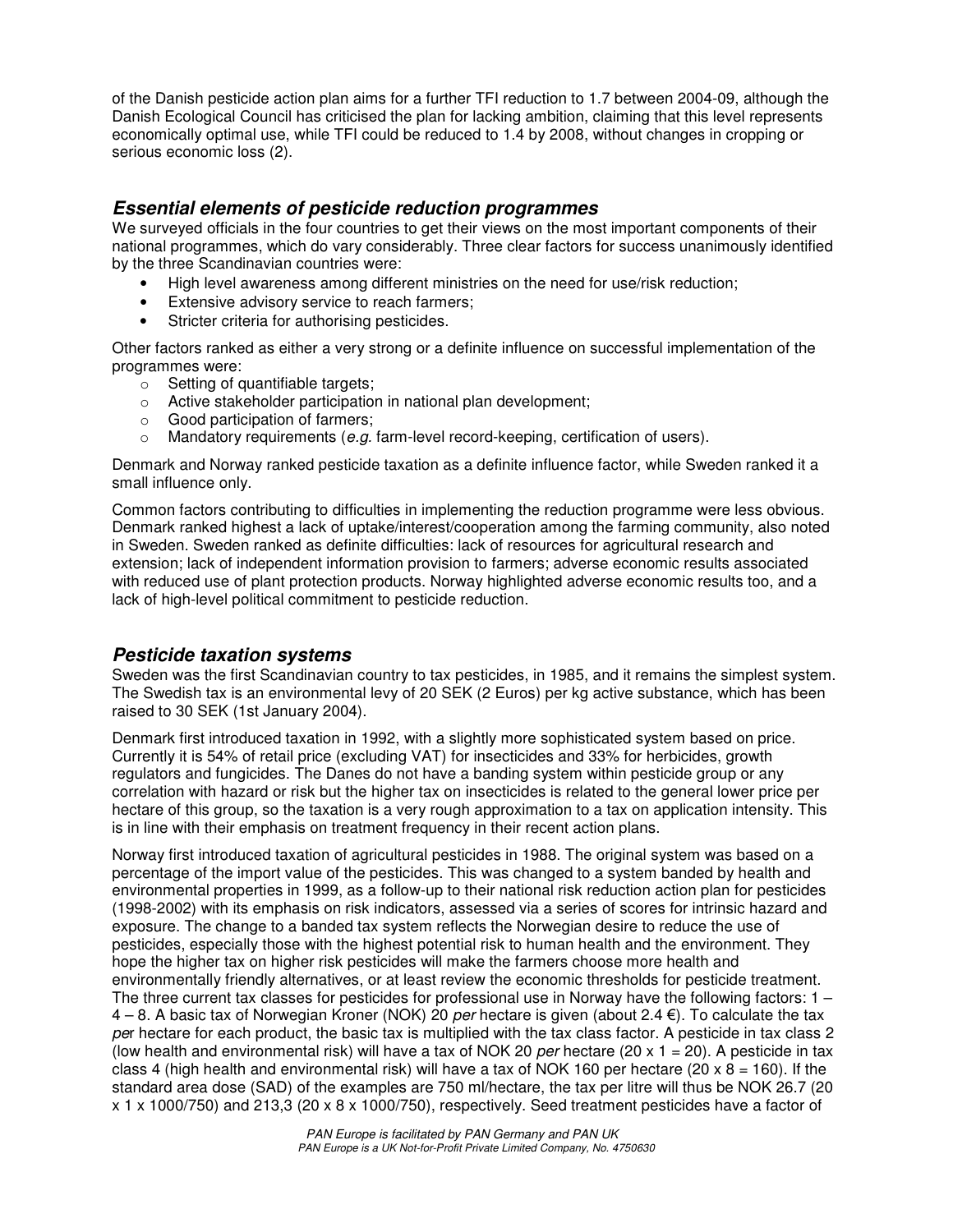0.5. Concentrated hobby products *(i.e.* for amateur use) have a factor of 50 and ready to use hobby products have a factor of 150. Norway also raises a standard levy of NOK 16 per hectare for all pesticides sold, which goes to cover the costs of testing, control and the registration process.

In each country the tax is paid directly by the agrochemical distributor. In Norway, this means it is paid by the importer (or by the manufacturer for the few products produced nationally).

#### **Impact of taxation in the context of pesticide reduction**

In Denmark Treatment Frequency has been reduced from 2.67 in 1981-85 to 2.10 in 2001-2003 (21% decrease). Impacts in terms of quantitative reduction in water pollution are difficult, if not impossible to make. Most pesticides found in Danish groundwater today are, in fact, active ingredients now banned or with restricted use. However, glyphosate has been found in groundwater in clay soils, and farmers are advised not to spray closer than 25 meters from their water drillings. Danish government and NGO colleagues view taxation as a contributor to pesticide use reduction, estimated to have reduced the use of pesticides by 5%.

In contrast, Swedish officials believe their taxation has had minimal or zero impact on the amount of pesticide used. Data on pesticide use in Sweden show no overall decrease in the volume of pesticides used over the period 1991-2002 (3), but farmers increased their purchases of low-dose pesticides, *i.e.* those that are biologically active at very low concentrations per hectare. When analysed in terms of the number of doses sold, official data shows a definite increase since 1995, in other words, no reduction in the intensity of pesticide use. However, the Swedish Farmers Federation argue that pesticide load on the environment has decreased, from analysis of pesticide levels in one river studied which decreased significantly from 1995 (4). The reason they attribute to this reduction is the concerted effort made by the SFF and others in farmer advice and training in that region, which led to changes in farmers' practice.

In Norway since the mid-1980s, there has been a steady decrease in the use of pesticides (measured as tonnes of active ingredients) to about 50%. The implementation of the new banded tax system in 1999 and a further tax increase in 2000 led to a massive stockpiling of pesticides in 1998 and partially in 1999, in anticipation of the taxes to be imposed! The imports in 2000 and 2001 were correspondingly lower. Because of these large variations, Norwegian officials say it is too soon to see a clear trend in the amounts imported and in the risk indicators.

It should be noted that it is extremely difficult to separate out impact of taxation on pesticide use patterns from other factors influencing farmers' purchase and use decisions, either those forming part of a pesticide reduction programme or those linked to broader agricultural or market trends.

In terms of revenue raised, Norway's pesticide tax raises about NOK 60 million (7.2million euro) a year. About one third of this is directly routed back through the reduction programme. Denmark does not provide numerical figures but 75% of tax revenue goes back to farmers in lower land taxes and the rest is used in pesticide use reduction programmes and in research into pesticide effects. In recent years some parts of the Swedish tax revenues have been used to finance farmer-driven research related to risk reduction.

#### **Farmer advice, perceptions and changes in pesticide practice**

Danish officials and NGOs highlight the importance of independent and credible advice for farmers on pesticide reduction and pest, disease and weed management by the Danish Agricultural Advisory Service (DAAS). The cost is not quantified, because it is an integral part of the advisory service, an independent organisation almost 100 years old, which is paid for by the farmers and accountable to them. DAAS, as part of the pesticide action plan, has set up innovative farmer training and mentoring groups (5) to assist farmers to develop pesticide reduction plans at farm level and to use the TFI system as a planning and monitoring guide for progress in reducing their consumption of herbicides, fungicides and insecticides on specific arable crops (6). However, not all Danish farmers make use of this service and there are considerable challenges for the new phase of the plan (7).

Farmer advice and training in Norway includes mandatory training of farmers, development of IPM guidelines and warning services for specific plant pests and diseases. There has also been an information campaign on health effects of pesticides.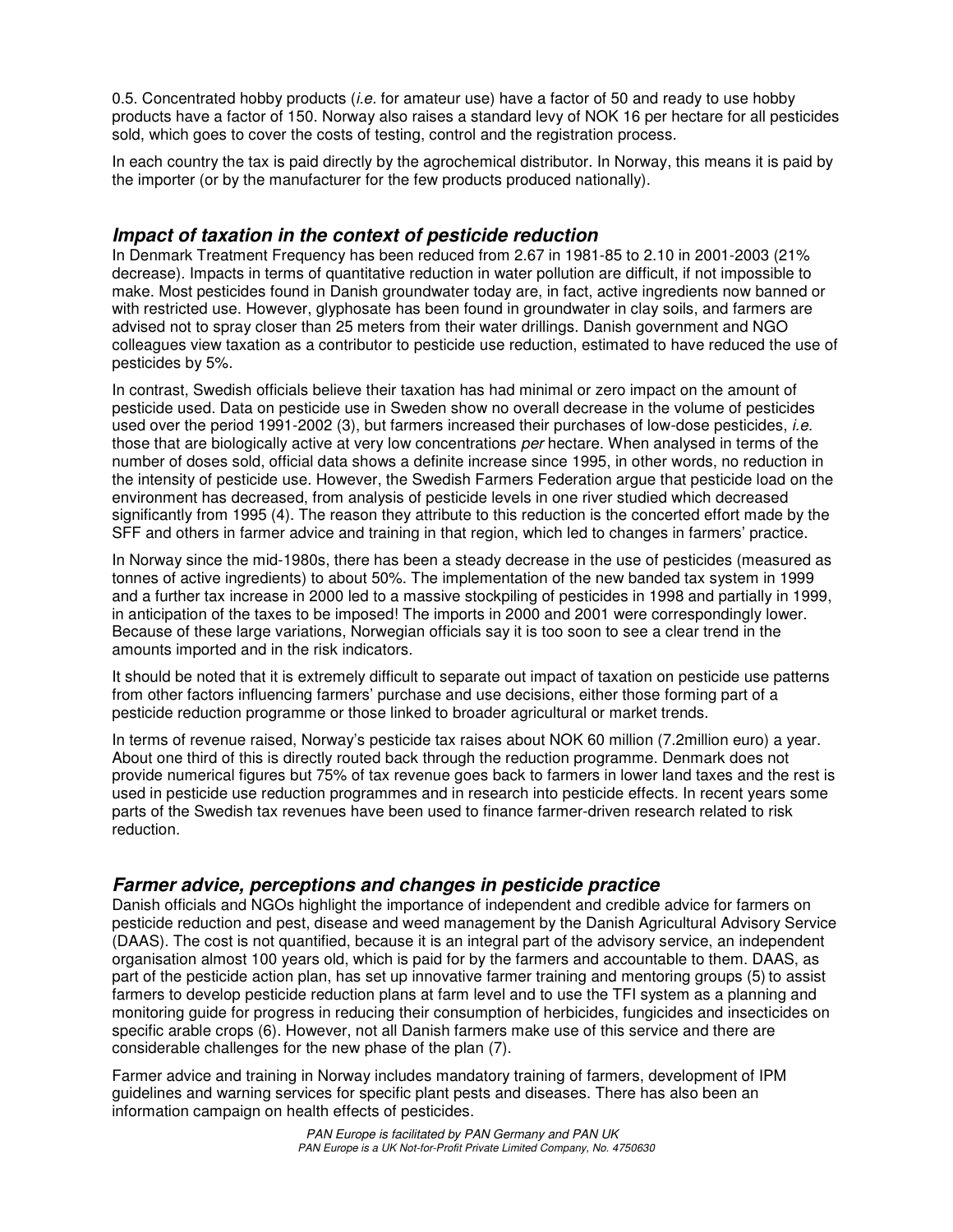Swedish farmers are required to attend a 3 day training course and there is a voluntary programme for testing of spray equipment. Advisory services include forecasting and warning services, demonstration trials, information on how to reduce dosage rate, supported by research on needs-based crop protection, spray techniques and organic methods.

### **Farmer reactions**

Danish NGOs report that their farmers generally accept pesticide taxation, although they don't love it! A key element in persuading acceptance has been the clearly visible return of 75% directly to farmers in the form of lower land tax and transparency in the remainder, which funds action plan programme activities and research. The Danish Agricultural Advisory Service has worked hard to demonstrate with concrete figures from on-farm trials the cost savings achieved via use reduction in specific crops, to convince farmers that using the higher levels of pesticides applied by farmers in Germany, UK, and to a lesser extent in Sweden, will not bring them economic benefits.

In Sweden, the reduction programme has the full support of the Swedish Farmers Federation, to which 80% of farmers are affiliated. A spokesperson for the SFF explained that understanding farmers' perceptions is crucial in order to counteract misperceptions or incorrect information, for example, widelybelieved myths that no Swedish farmer has ever been killed by pesticide poisoning, or that any pesticide authorised for use by the Swedish regulators is completely safe (8).

Norwegian farmers have had mandatory certification in pesticide use since 1997, which must be refreshed every ten years although farmers can choose to attend refresher courses before then. Inspection of spray equipment became compulsory in 2001, for a five year period, and pesticide log books in 1999. Since 2000, the training programme on good plant protection practice has been intensified and now includes further information on biology and agronomy, pesticides and alternatives, spray techniques, Integrated Pest Management guidelines, threshold values and organic methods. Both Norway and Sweden use the term "environmental levy" instead of tax. Clear hypothecation of at least part of the revenue is viewed by Norwegian officials as very important for stimulating farmers to change their attitude and practice to more environmentally friendly methods. In 2002, 2.5 million euro equivalent was reimbursed indirectly to Norwegian farmers via risk reduction programme activities. The farmers associations have been part of the action plan working group that initiated the work on a levy system banded by health and environmental risk. The farmers seem to agree with the principle that higher risk pesticides should have higher taxes than low risk pesticides.

# **Economic impacts**

70% of Norwegian farmers surveyed said that the new tax system has led to higher costs. This is a result of the fact that the total tax level has been increased at the same time as the implementation of the banded system. About 40% of farmers surveyed said that the banded tax system had made them use pesticides that are less harmful for human health and the environment. Looking at the area treated by pesticides in the different tax classes, there appears to be a reduction in tax class 3 and 4 (medium and high environmental impact) and an increase in tax class 2 (low), but it is too soon to draw safe conclusions.

Danish government and NGOs, however, are adamant that their tax system has only reduced use of pesticides, with zero or only very low negative economic consequences for farmers. Changes in practice are use of reduced doses and notably less calendar spraying. Economic analysis in 2003 studied current crop and pesticide prices and records of around 2,000 farmers' application of pesticides during 1999- 2003. The research confirmed the intentions of the pesticide action plan to reduce farmers' costs, estimating that Danish farmers will gain an overall benefit of around 13 euros per ha if they further reduce their application frequency from a TFI of 2.0 to 1.7, a reduction of 15% (9). With 2.5 million ha under arable crops in Denmark, this is equivalent to a total of 30 million euros saved in direct costs of farmers.

# **Difficulties encountered with pesticide taxation and recent modifications**

Denmark has not encountered real difficulties with their tax scheme but it has been criticised that as an ad valorem tax, it is lower on cheaper, older pesticides than on newer, more expensive ones. Likewise,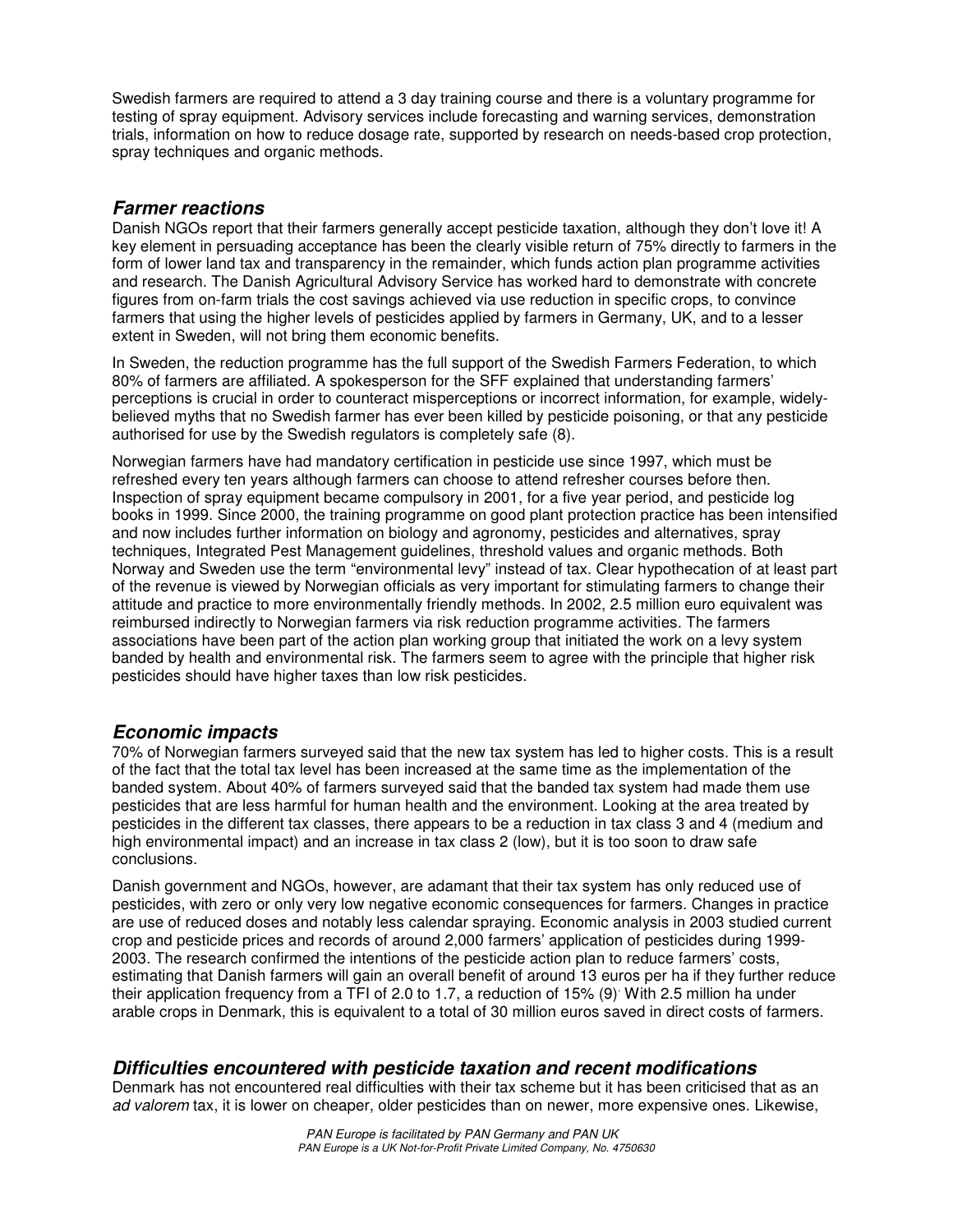the tax is not related to pesticide hazards. A tax on Treatment Frequency has been considered, but it was impossible to implement because a specific pesticide is used at different dose rates in different crops. The former centre-left government planned in 2001 to raise the tax, but this was then cancelled by the new centre-right government. Under the latest action plan target to reduce TFI to 1.7 in 2009, the government said in 2003 that if this target is not reached by voluntary means, it will take other measures to reach it, for example via a higher tax.

Norway continues to revise its tax classification system. A further refined version of the banded tax system will be used from October 2004. The main objectives to achieve via the changes are:

- $\circ$  A more continuous tax scale. The new system will have three health and environmental classes (two in the old system), and 5 tax classes for the pesticides used professionally (3 in the old system);
- $\circ$  An environmental part that takes the sum of environmental load/risk into account (not just if one threshold value is exceeded). Each product is given environmental scores based on the following parameters: risk to earthworms, arthropods, birds and aquatic organisms; leaching potential; persistence; bioaccumulation potential; and formulation type. The sum of scores defines the environmental class;
- $\circ$  To differentiate seed treatment pesticides based on potential health risk;
- o To make the tax system and the risk indicators more similar.

#### **Taxation in the broader EU context**

PAN Europe demands in PURE (Pesticide Use Reduction in Europe) campaign include concrete targets and legally-binding measures for pesticide use reduction (10). Our demands also include financial support for implementation of Integrated Pest and Integrated Crop Management and other measures to reduce pesticide use. Part of this funding could be provided through a pesticides tax but we did not consider what form this should take.

In its reaction to the Commission Communication Towards a thematic strategy for the sustainable use of pesticides, the EU Economic and Social Committee considers a levy on pesticides a sensible way for funding measures to reduce environmental and health risks, although recommends the Commission to seek to ensure that non-EU countries introduce a similar levy in order to avoid distortion in the markets (11). On the other hand, the Council conclusions asked the Commission to "consider the potential for economic instruments at all appropriate levels as one of the means to achieve sustainable use of pesticides" (12). The European Parliament conclusions were far more challenging and called on the Commission to "…develop a regulatory framework for taxes and/or levies on pesticides; the revenues raised should be used to support conversion to IPM, ICM and sustainable organic farming methods, education and training, to raise awareness and to finance research" (13).

In the Extended Impact Assessment entitled "Assessing economic impacts of the specific measures to be part of the Thematic Strategy on the Sustainable Use of Pesticides", the option "introduction of general use reduction target" was eliminated on the basis of what PAN Europe considers a superficial and defective evaluation of the efficiency of the Danish reduction plan. The assessment focussed almost exclusively on the costs to farmers and other private sectors of pesticide reduction measures, with very scant mention of benefits to society in improved health and environment, or of possible economic benefits to farmers! Although severely criticised by PAN Europe, the report recognises that introduction of a tax might have good results for the enhanced protection of water by taxing particular pesticides that are found above the threshold limit in water resources.

Belgium started recently a Federal Programme for the Reduction of Pesticide Use in Agriculture and Biocides. The programme includes a tax on pesticides and biocides with the main purpose of financing the programme. Based on their impact on health and environment, the substances are attributed a certain category of danger. The total number of points depends on the category of danger multiplied by the quantity of the product sold the previous year and converted into a contribution. The total value (points x quantity) of all PPPs and biocides will take into consideration the total annual budget estimated for the programme worth 500,000 €. The Programme stipulated that a simulation made with data from 2003 sales should be submitted to the companies holding authorization permits by the end of 2004 in order to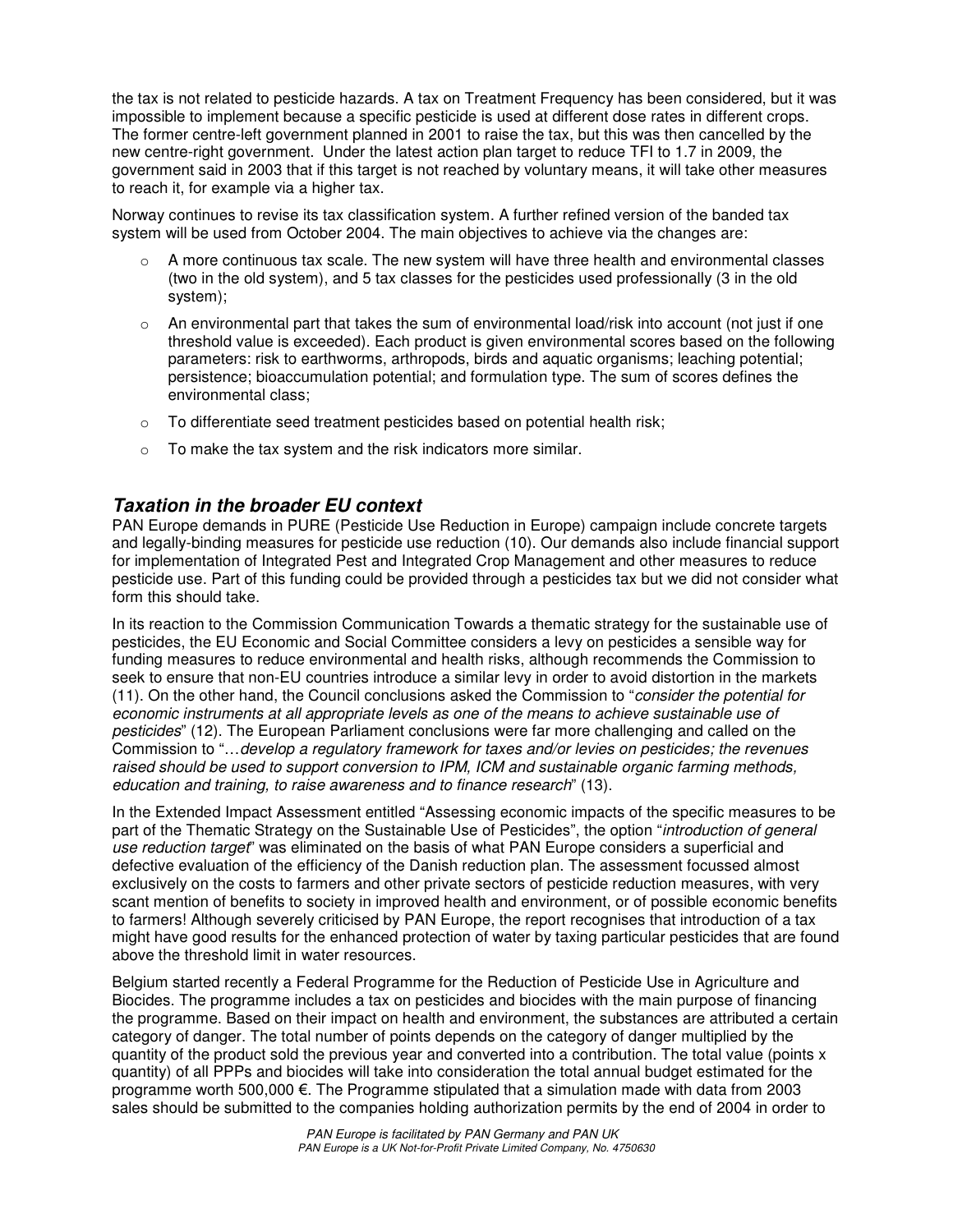calculate contributions (14). Until now, we have no information that this process has been completed. In general, the programme is yet to be implemented. Some meetings of the National Steering Committee have been held but there is no implementation of its conclusions or of any of the measures envisaged in the Federal Programme.

Germany's Federal Plan for Pesticide Reduction was approved in March 2005 but doesn't consider any form of taxation. The objectives are: reduction of risks associated with the application, reduction of the Application-Intensity of PPPs and reduction of the amount of food exceeding Maximum Residue Levels (MRLs) to less than 1%. The Federal Programme is conducted and supported by the Central Bureau (Reduction Programme Chemical Plant Protection) and the Federal Biological Research Centre for Agriculture and Forestry but there will be no additional funds for its execution. Another drawback is the fact that a key instrument in the Programme – to strengthen the advisory services – will be progressively handed to the pesticide industry. Therefore, we do not expect the Programme will lead to a change in the plant protection system and the implementation of the precautionary principle.

In Italy, a flat tax of 0,5% was introduced in January 2000 (Law No 488/99) to all pesticides manufactured and sold with the following risks: R33 ("with risks of cumulative effects"), R40 ("limited evidence of carcinogenic effect", R45 ("may cause cancer") and R60 ("may impair fertility"). In the case of pesticide imports, a flat tax of 1% over the final price was introduced. The income raised by this levy is used to develop organic farming and quality products. Under the Ministry of Finance, the Italian Government created a "Fund for the development of organic farming and quality products" in order to finance the following measures under the national and regional programmes:

- a) financing research and experimenting on low environmental impact agriculture;
- b) supporting promotion and information campaigns on organic agriculture, regional products and PDO (Protected Designation of Origin);
- c) producing, revising and publicising the code for good agricultural practise.

However, not all the income raised by the pesticide tax has been used; 5million EURO was allocated to the national plan for organic farming but this plan is still to be implemented.

#### **Conclusions**

A 1999 study of general environmental taxation in European countries (15) looked at the Swedish, Danish and Norwegian pesticide taxes and concluded that they were too low to have much impact on farmer behaviour, but cautioned that raising the levels significantly could be politically difficult, might reduce farmers' income, disadvantage them competitively or encourage illegal purchase of pesticides in order to avoid taxation.

While it is true that a flat tax treats all active ingredients the same whether they cause high or low external costs from environmental and health damage, the impact of a banded system based on intrinsic hazard or on estimated environmental damage can be hard to predict if farmers shift from one product type to another. It may not necessarily bring about the desired changes if other factors also influence farmer decisions. A flat tax on volume is certainly not advisable as this merely encourages a shift from high to low volume products. There are many uncertainties about the long-term health and environmental effects of the newer highly-active pesticides used at very low dose, as well as other products still on the EU market (16). There may also be trade-offs to consider under a banded system- which should be prioritised, for example, avoidance of water contamination or penalising products containing suspected endocrine disruptors?

A flat tax on price is often criticised in that it may result in farmers shifting to cheaper but more hazardous products. In the Danish case, many of these older generation products had already been withdrawn from national markets and officials and NGOs agree that there is no evidence of a shift towards more hazardous products by Danish farmers. The importance of the national pesticide action plan and advisory support to farmers cannot be overemphasised in this context.

Another study on environmental taxes and charges in the EU (17) concludes that an important aspect of pesticide charges/taxes has been their capacity to raise revenue to support national programmes for pesticide reduction. This has clearly been important in Denmark and Sweden where some support has been channelled to organic farming. Both countries now have a significant organic agricultural sector. PAN Europe also defends that a tax on pesticides should be used in order to finance alternative pest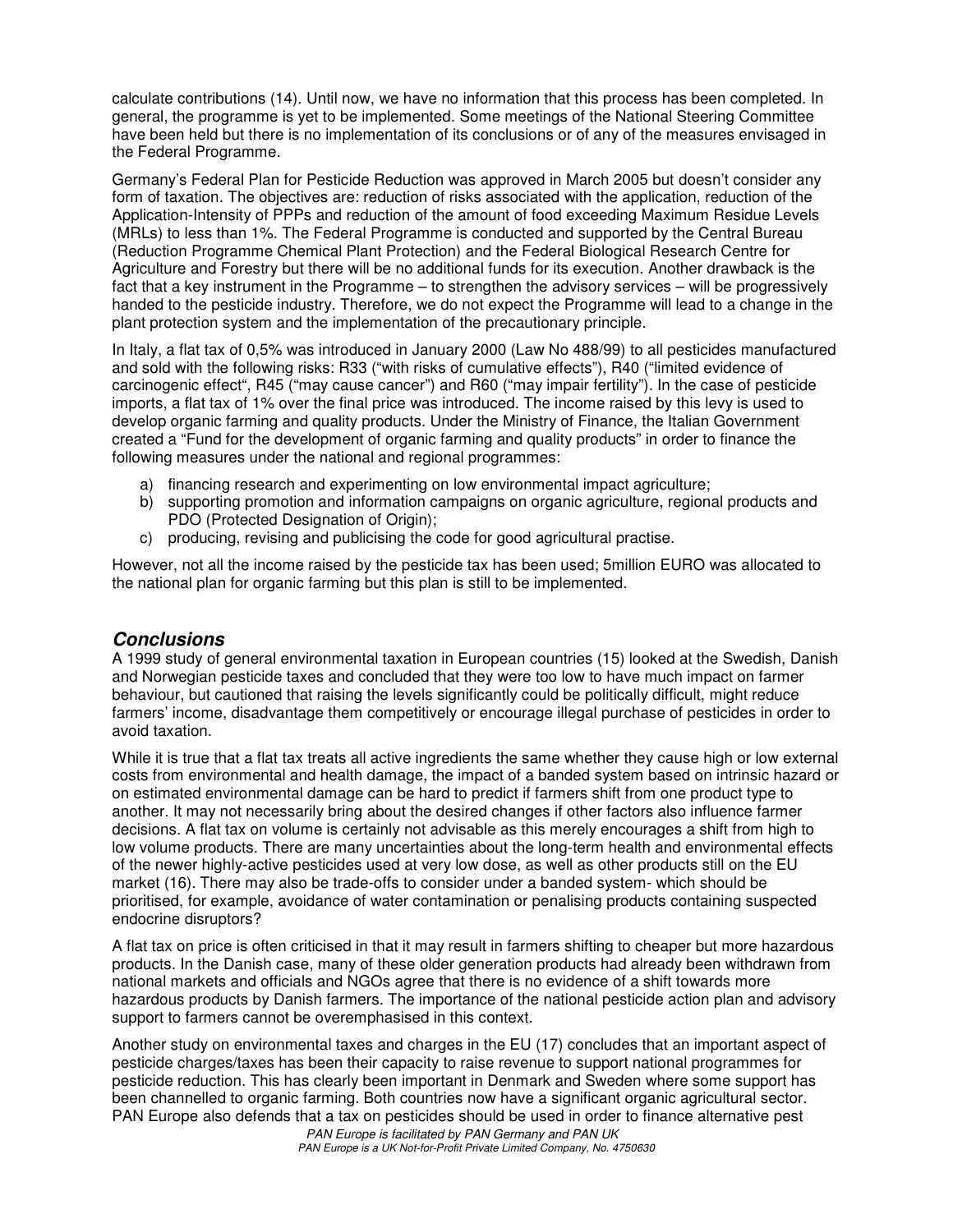control systems less dependent on pesticides such as IPM/ICM and organic farming and is an important part of any national programme for pesticide reduction.

The key ingredients identified by PAN Europe for successful incorporation of pesticide taxation for use and risk reduction goals are:

- $\checkmark$  Clear and direct reimbursement of substantial tax revenue to farmers and/or advisory services;
- $\checkmark$  Importance of independent advice on means to reduce use and alternative strategies for managing pests, weeds and diseases;
- $\checkmark$  Clear demonstration of economic benefits at farm level of reducing use;
- $\checkmark$  Taxation complements a wide range of pesticide reduction measures, mandatory and voluntary, at farm and national levels;
- $\checkmark$  Progressive farmer associations need to be involved, with other stakeholders, in the planning stages of the tax system to ensure a minimum level of acceptance.

These issues of transparency; clear hypothecation of revenue; serious political commitment to an ambitious programme for reducing pesticide use and dependency; energetic promotion of independent advice for farmers; and convincing stakeholders, particularly farmers, of the economic benefits as well as the costs of such a programme, must be addressed in any discussion of introduction of a pesticide tax at the Member State level.

#### **References**

This briefing is based on PAN Europe's survey work on pesticide reduction programmes in Denmark, Sweden, Norway and Netherlands (1) and responses to a separate questionnaire sent to collaborators in Denmark, Sweden and Norway. In Norway we would like to thank Erlend Spikkerud in the Pesticides Division of the Norwegian Food Safety Authority and in Sweden, Peter Bergkvist of the National Chemicals Inspectorate (KEMI) for information provided. Updates on the Danish situation were provided by Hans Nielsen (Danish Ecological Council and PAN Europe Board member). Information on the Belgian and German Federal Programmes was provided by PAN Europe Belgian, German and Italian members. Unless otherwise referenced, factual information presented in this report is from the above sources.

1. Pesticide use reduction is working: An assessment of national reduction strategies in Denmark, Sweden, the Netherlands and Norway. PAN Europe, London, February 2004, 19pp. Available at http://www.paneurope.info/publications/index.shtm

2. New Danish Pesticide Action Plan 2004-09, PAN Europe Newsletter 16 June-December 2003, p.3. Available at http://www.pan-europe.info/publications/index.shtm

3. Annual sales data on pesticides provided by EU Member States, Eurostat, Luxembourg, 2004.

4. How to involve farmers in pesticide use reduction. Jan Eksvärd, Federation of Swedish Farmers. In Reducing Pesticide Dependency in Europe to protect Health, Environment and Biodiversity, proceedings of the PAN Europe policy conference held 20 November 2003 in Copenhagen, Denmark, PAN Europe, London, 2004, pp 54-55. Available at http://www.paneurope.info/conferences/index.shtm

5. The Transition to Safe Pest Management in Industrialised Agricultural Systems. Stephanie Williamson and David Buffin. In: The Pesticide Detox: Solutions for Safe Agriculture, Ed. J Pretty, Earthscan, London (in press).

6. Working with Danish farmers for pesticide use reduction, Poul Henning Peterson, Danish Agricultural Advisory Service. In: Report of the Network Conference 2003 Capacity-building and Action Planning for PURE, 21-22 November, Ishøj, Denmark, PAN Europe, London, 2004. pp.19-20. (Available at http://www.paneurope.info/conferences/index.shtm)

7. Danish farmers in plan to cut pesticide use, Pesticides News 63 p.10, 2004.

8. Eksvärd, op.cit. 4

9. Denmark confirms further pesticide reduction can benefit farmers. PAN Europe Newsletter no.17 January-April 2004, pp.3-4. Available at http://www.pan-europe.info/publications/index.shtm

10. Suggested text for a Directive of the European Parliament and of the Council on measures for reduction of use and of impacts to health and environment from pesticides. 3<sup>rd</sup> edition, PAN Europe,